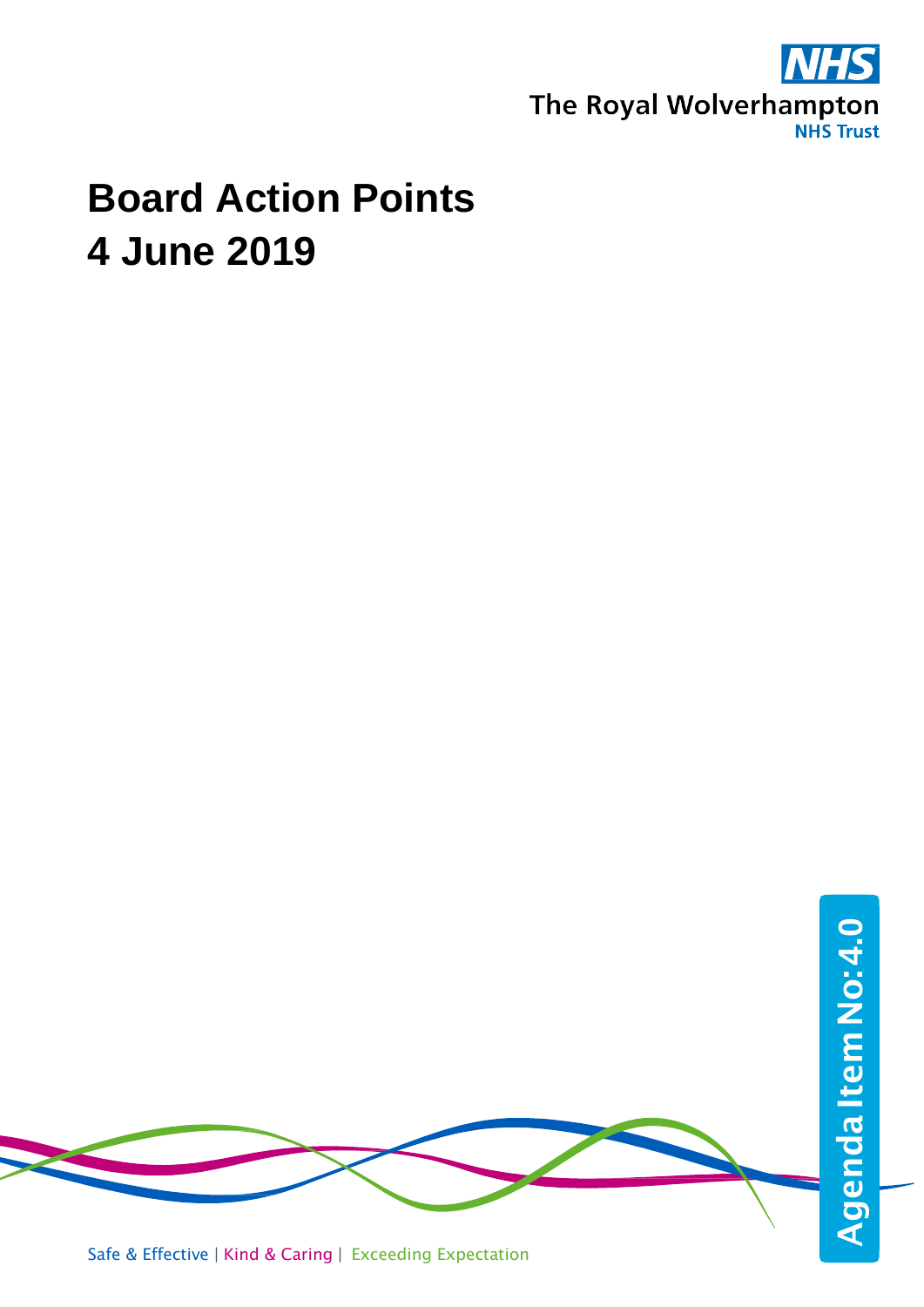## The Royal Wolverhampton NHS Trust



| <b>Trust Board Report</b>                  |                                                                                                             |
|--------------------------------------------|-------------------------------------------------------------------------------------------------------------|
| <b>Meeting Date:</b>                       | 4 June 2019                                                                                                 |
| Title:                                     | <b>Board Action Points</b>                                                                                  |
| <b>Executive Summary:</b>                  | This report lists the outstanding actions from previous Board meetings,                                     |
|                                            | and timescales for completion.                                                                              |
| <b>Action Requested:</b>                   | To note the actions taken, or still outstanding.                                                            |
| <b>Report of:</b>                          | <b>Chief Executive</b>                                                                                      |
| Author:                                    | <b>Keith Wilshere</b>                                                                                       |
| <b>Contact Details:</b>                    | Tel 01902 694294<br>keith.wilshere1@nhs.net                                                                 |
| <b>Links to Trust</b>                      | N/A                                                                                                         |
| <b>Strategic Objectives</b>                |                                                                                                             |
| <b>Resource</b>                            | None identified                                                                                             |
| Implications:                              |                                                                                                             |
| <b>Risks: BAF/TRR</b>                      | None identified                                                                                             |
| (describe risk and current<br>risk score)  |                                                                                                             |
| <b>Public or Private:</b>                  | Public                                                                                                      |
| (with reasons if private)                  |                                                                                                             |
| <b>References:</b>                         | Minutes of previous Board meetings                                                                          |
| (eg from/to other committees)              |                                                                                                             |
| <b>Appendices/</b>                         | None                                                                                                        |
| <b>References/Reading</b>                  |                                                                                                             |
| <b>NHS Constitution:</b>                   | In determining this matter, the Board should have regard to the Core                                        |
| (How it impacts on any<br>decision-making) | principles contained in the Constitution of:                                                                |
|                                            | Equality of treatment and access to services<br>41<br>High standards of excellence and professionalism<br>Ł |
|                                            | Service user preferences                                                                                    |
|                                            | Cross community working                                                                                     |
|                                            | <b>Best Value</b><br>Accountability through local influence and scrutiny                                    |
|                                            |                                                                                                             |

## **Background Details**

1 **Background** This report provides the opportunity formally to monitor progress against actions agreed by the Board, so that undue delay, or failure, to complete tasks is routinely challenged.<br>
Date and Minute | Subject | Action | Action | Person | Completion Date and Minute Number Subject **Person Action Person Leading** Completion Date 4 February 2019/TB 7198 TB 7148 TB7378 Maternity Cap and Activity Update Report Mr Sharon to provide a review and update on the potential impact on RWT Maternity service following changes announced to the service at Shrewsbury and Telford Hospitals at the 1 April Board Meeting. MS **1 July 2019** 13 May 2019/TB 7327 **Capital** Programme Update Update to Capital Programme approved at Confidential Board 13 May 2019 KS **4 June 2019** 13 May 2019/TB 7398 Draft Trust Annual Report and Annual Mr Wilshere to provide the timescale for responses from Trust Board members. KW **4 June 2019**

**Governance Statement**